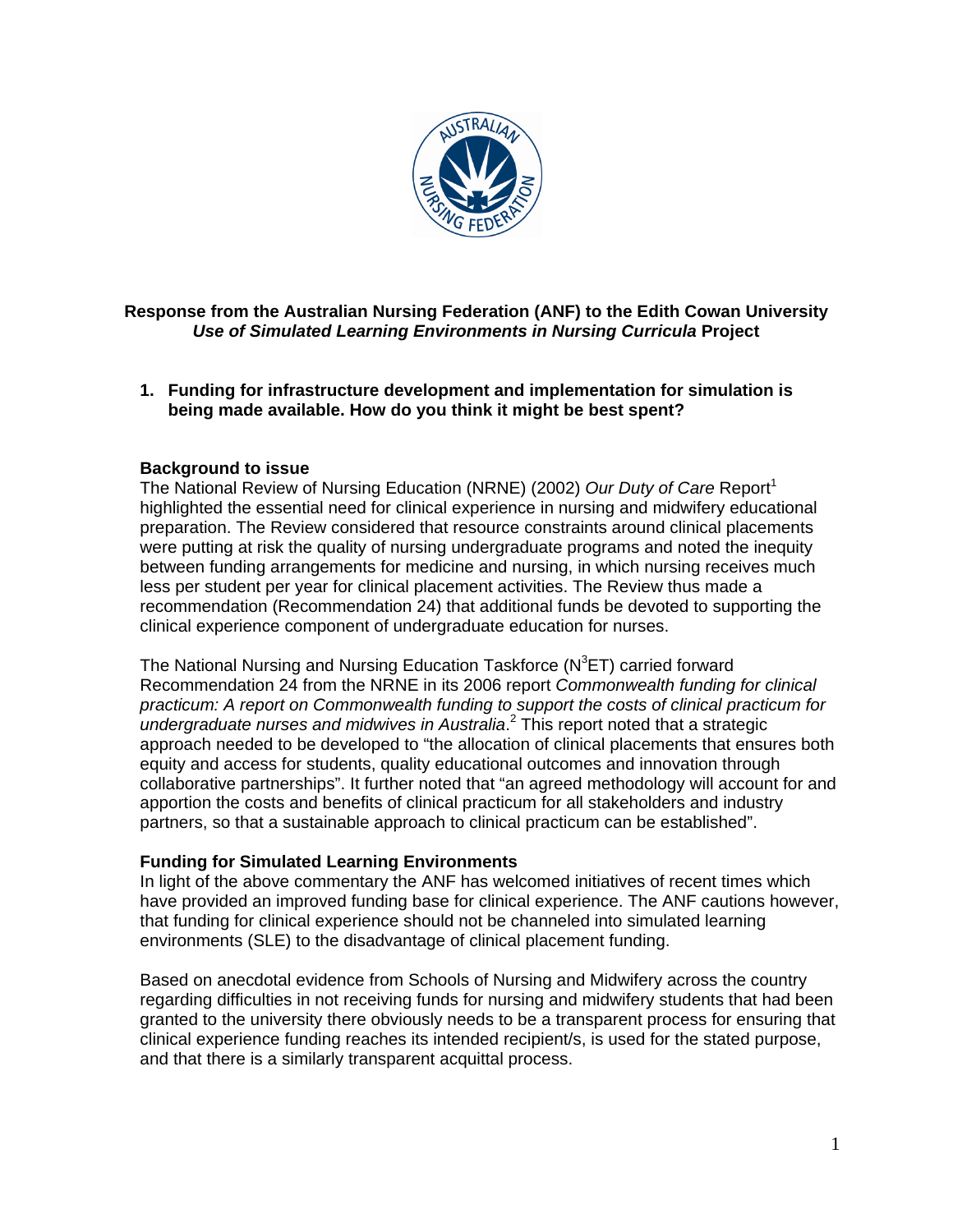Due to the enormous cost of equipping SLE it makes economic sense to build laboratories that can be utilised by all students of health sciences. However, there must be equal sharing of these resources and not the current situation of some disciplines being given priority to use the facilities. The funding must therefore be directed to making sure that the facilities are large enough and well equipped enough, to meet the needs of large student numbers, and all disciplines requiring such experiences.

#### **2. Do you see any opportunities for your organisation to partner with a university to participate in a simulated learning program?**

While the Federal Office of the ANF is unlikely to partner with any particular university in a simulated learning program, the ANF State and Territory Branches could be in a position to do so. This is particularly the case where the ANF Branch has Registered Training Organisation (RTO) status. ANF Branches in Victoria, South Australia, and Tasmania are RTOs.

### **3. Any further comments?**

The ANF wishes to highlight the following critical points in relation to clinical experience and simulated learning for nurses and midwives:

### **Clinical experience defined**

Clinical practicum is described in the National Nursing and Nursing Education Taskforce  $(N^3ET)$  report, 2006, as "a range of activities including observation of clinicians at work, direct patient care (caseload management) under supervision, case studies, simulated and laboratory sessions, discussion groups and tutorials, reflective journaling, research and data collection from records".<sup>3</sup> As can be seen from this description, simulation is only one element of clinical practicum as defined by  $N^3$ ET.

More recently, the Australian Nursing and Midwifery Council (ANMC) has developed the National Accreditation Standards for courses leading to registration and enrolment as a nurse or midwife, in consultation with the profession. The Standard relating to registered nurses, issued in 2009, acknowledges the importance of simulated experience in the broader context of professional experience, but did not include simulation in the definition of clinical placement (defined as 'professional experience placement'), as follows:

*Professional experience placement is the component of nurse education that allows students to put theoretical knowledge into practice within the consumer care environment … It includes, but is not limited to, the hospital setting, and may include general practice, remote and rural health clinics, and community care environments. It excludes simulation.<sup>4</sup>* 

The ANMC Standard referred to also specifies that the course provider for an undergraduate nursing program must be able to demonstrate that "total professional experience placement hours amount to no less than 800 hours."<sup>5</sup> This Standard preserves the integrity of the clinical placement time so that other experiences, for example, simulated learning, become additional experience rather than replacing clinical placement.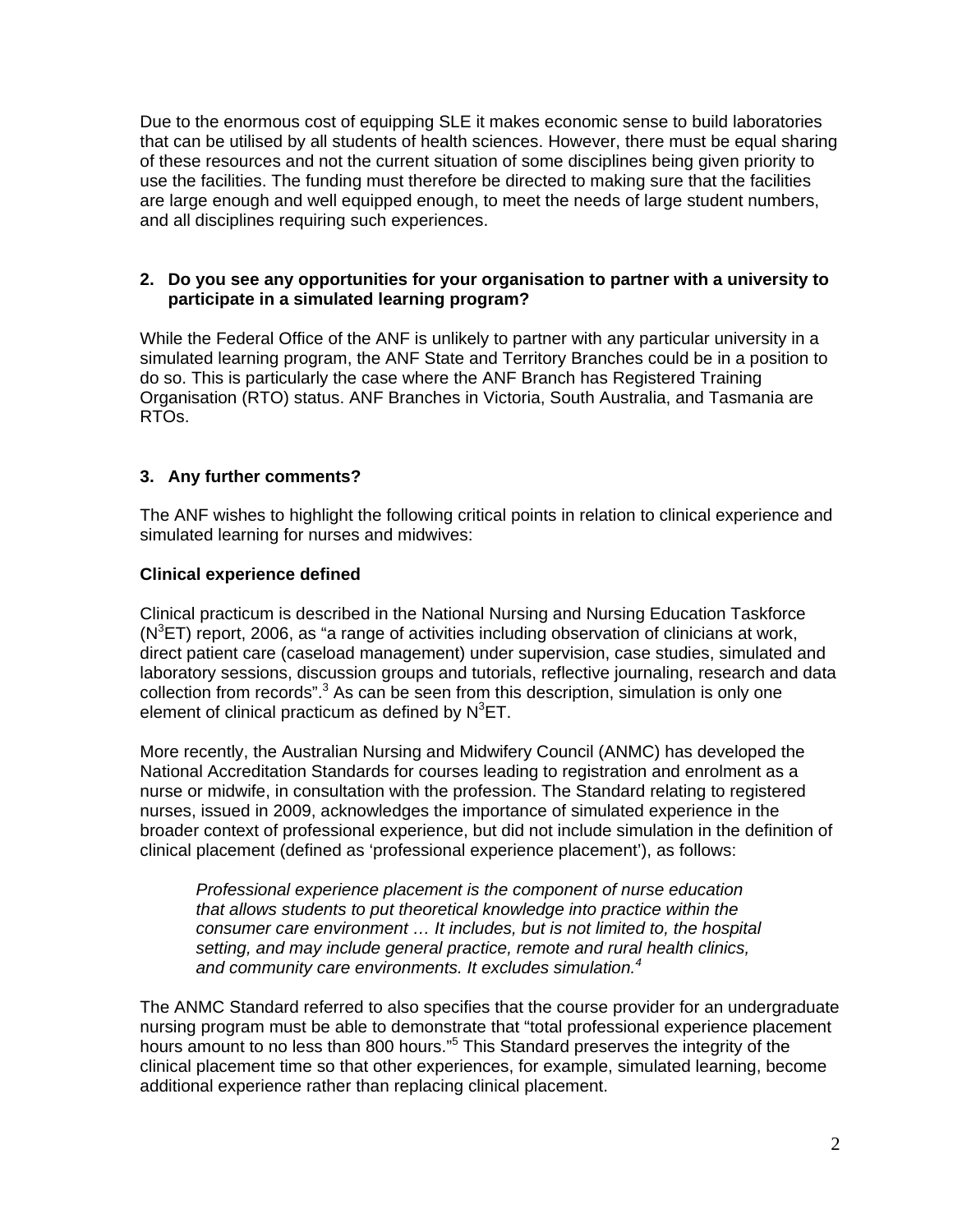The ANF endorses this position that when simulation is included in a student's professional experience it must be complementary and in addition to clinical placements in practice areas. The student can learn technically correct ways of doing things in a simulated environment but needs the practice area for learning and applying individualised communication skills, clinical judgement and intervention.

### **ANF policy on nursing education**

The ANF policy statement titled Nursing education: registered nurse <sup>6</sup> includes the following pertinent points relating to clinical placements:

*Adequate clinical education must be provided to students so they can acquire the clinical experience necessary to meet the competency standards. Staffing levels and skills mix in health and aged care settings providing clinical placement for students must be adequate to optimise the learning experience.* 

*Clinical placements for registered nurse education, either undergraduate or post graduate, require active and positive collaboration between the health and education sectors and sufficient resources to assist education providers and facilities in which clinical education occurs to deliver a quality learning experience.* 

*Formal mechanisms to support dialogue, interaction and the development of collaborative arrangements between the health and education sectors should continue to be developed and strengthened. The development of professorial units or similar arrangements which combine academic and practice based education and research are supported.* 

The ANF is supportive of the establishment of SLEs for students of nursing and midwifery programs. It is imperative that these environments are not relied on as the primary clinical experience. That is, education providers and health and aged care service providers must continue to explore new and innovative areas for clinical placements, and as noted above, work should continue on developing clinical/professorial development units (however titled) which foster a nexus between academe and the practice setting.

# **Quality of clinical placements**

The ANF considers that the most critical feature of clinical learning for all health disciplines is its quality. In particular, when nursing and midwifery students experience well managed clinical placements in a positive learning environment, they are more likely to want to stay in the health workforce.

Governments therefore have a prime responsibility to ensure that the elements required to achieve quality clinical experience for nursing and midwifery students are in place and include the following:

Appropriately facilitated and funded placements